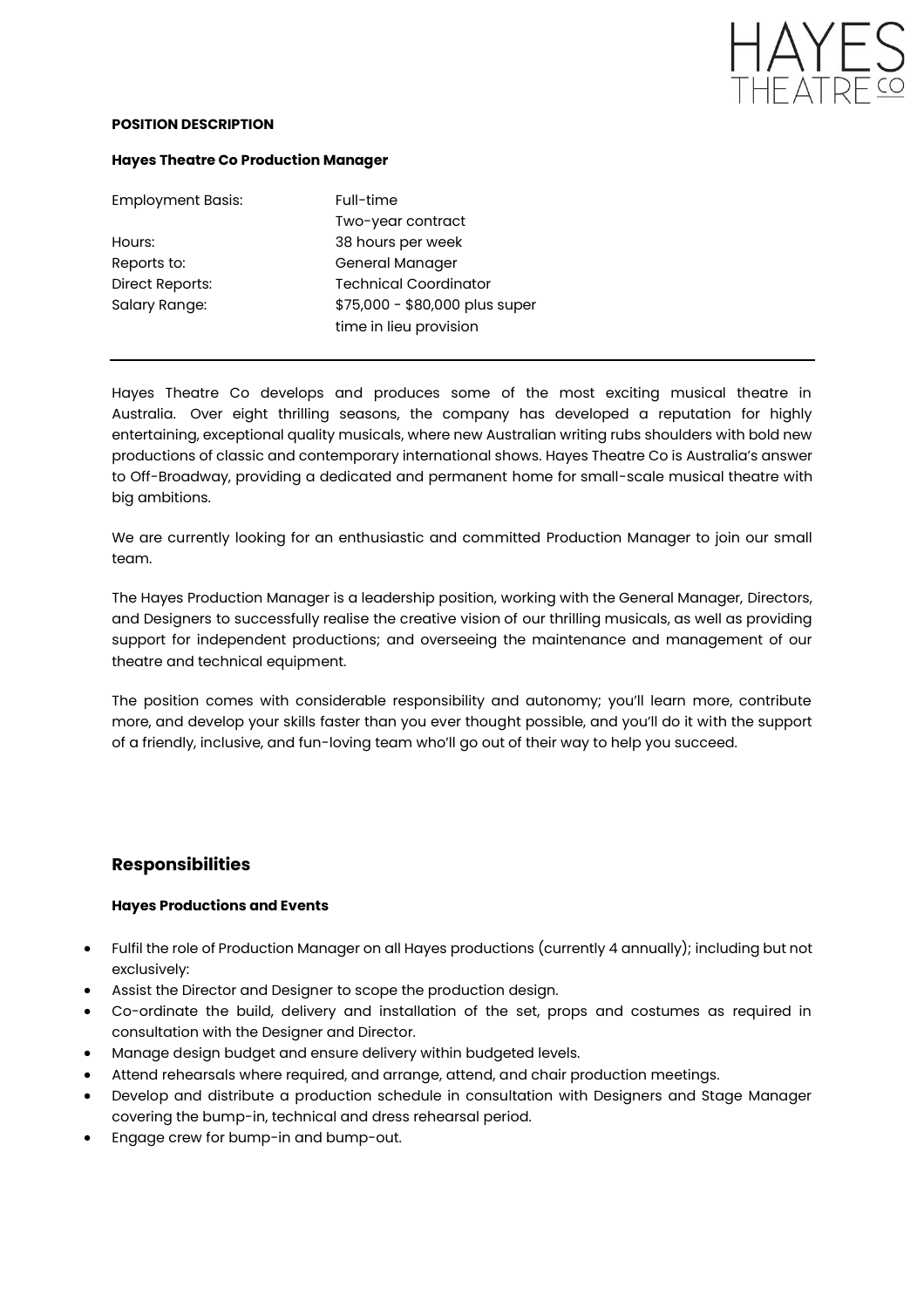

- Be present throughout bump-in, technical and dress rehearsal period and bump-out to oversee the set bump-in/out, respond to requirements, and ensure that the production schedule is adhered to and adjusted as required.
- Assist with set build/installation, lighting, and sound in accordance with skill set and knowledge. Skilled crew are engaged to assist as appropriate.
- Keep an accurate record of crew hours throughout tech week and ensure all personnel are provided with sufficient breaks in accordance with the Award minimum standards.
- Oversee the bump-out at the end of the production and ensure return of all sets and costumes.
- Undertake supervision and operation for one-off shows or events, and act as relief staff where practical - for technicians should they be unable to work a handful of shows on a season due to illness or personal emergency.

## **Venue**

- Maintain and develop stock of technical equipment, keeping accurate records of all hires, loans, and repairs.
- Organise or undertake repairs of equipment as required.
- Providing technical support to current production as required i.e. problem solving any issues that may arise during season
- Maintaining and developing staff base of casual technicians, and providing proper, formal induction for staff.
- Basic venue maintenance i.e., light bulbs and minor fixes. Liaise with City of Sydney (landlord) regarding additional maintenance.
- Identify and manage implementation of venue alterations and improvements.
- In consultation with the General Manager, implement, monitor, and refine the company's WHS policy and practices.

### **Independent Productions**

- Liaise with incoming production teams, providing them with the necessary venue information including WHS policy, technical specifications, and venue plans. Schedule and attend 3 production meetings with director, designers, and stage/production management over the 2 months prior to the due date for plan and technical specification delivery.
- Provide induction/clear outline of code of conduct and responsibility of incoming technical staff.
- Provide safety induction to incoming cast and crew at commencement of bump-in.
- Provide technical/venue information to show Production Manager prior to and during production and developing a good working relationship with incoming production staff.
- Supervise and assist with bump-in/out of each production presented at the venue.
- Supervision of all personnel, HTC or otherwise, engaged on the production bump-in/out.
- Contract casual technicians to work on specific productions.

### **Financial Management**

- In consultation with the General Manager, manage the venue maintenance and technical equipment budgets, in accordance with company administration and financial management practices.
- Provide quarterly reports to the General Manager on the status of the company's venue and technical operations.
- Provide details of all production hire costs, not included within the venue rental, to be invoiced to producers prior to the completion of each production season.